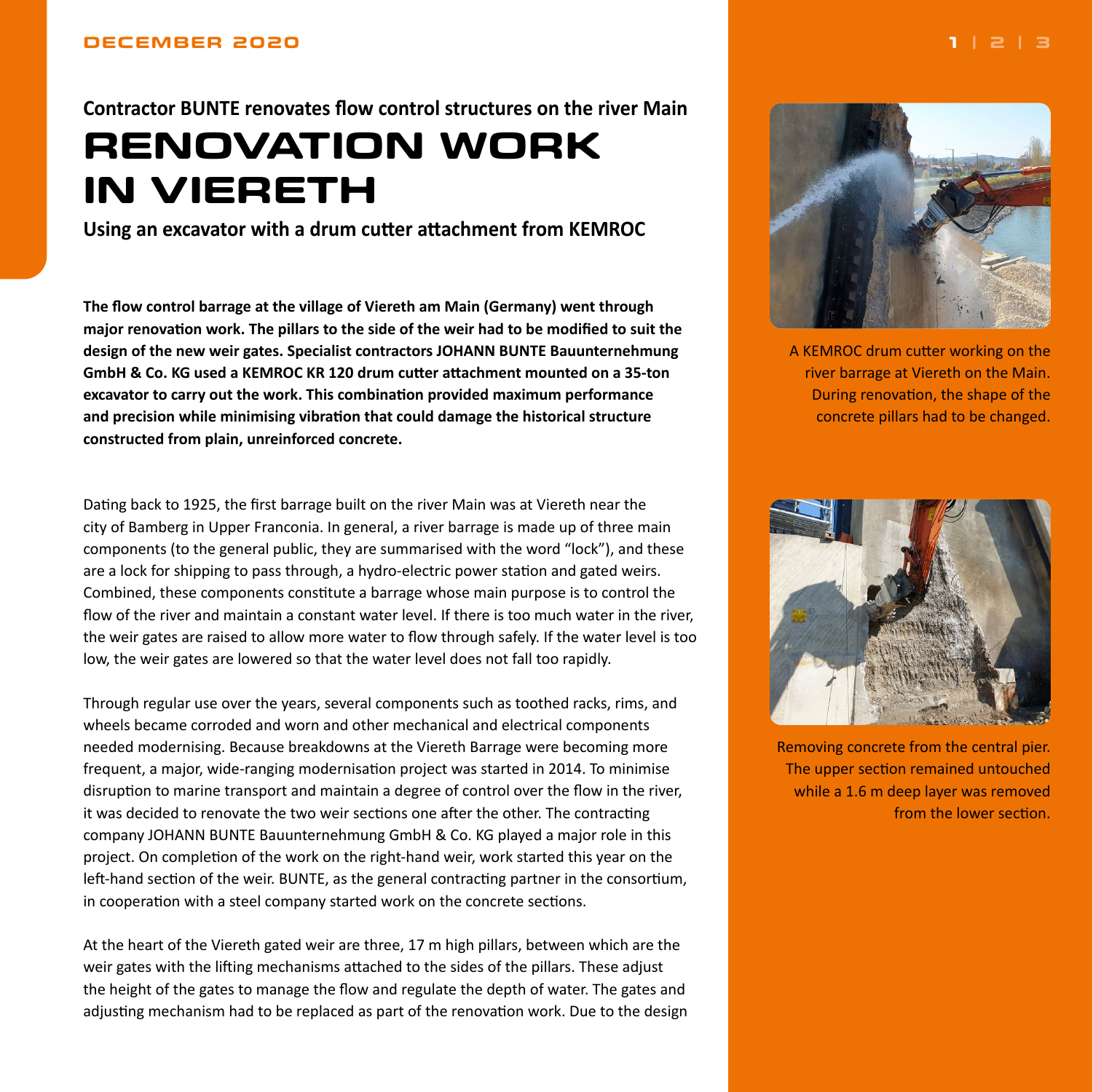### <span id="page-1-0"></span>**DECEMBER 2020 [1](#page-0-0) | 2 | [3](#page-2-0)**

of the new lifting mechanism, the concrete pillars had to be modified before the new mechanisms could be concreted in place. For the removal of the concrete it was decided that a KEMROC KR 120 rotary drum cutter mounted on a 35-ton excavator would be the ideal tool combination. It met the contractual specifications while promising to meet financial requirements.

# **Fast with low vibration**

Drum cutters in the KR range from KEMROC are often used in demolition and tunnelling applications. They are also used in concrete renovation and profiling, trenching and pipe laying, quarrying and underwater construction applications. The attachments are built for demanding applications and they are fitted with high torque motors to develop extreme cutting forces. For the profiling work on the pillars at Viereth, the low vibration characteristics of the KR drum cutters from KEMROC was critically important. Built in the 1920s, the pillars are made from a relatively fragile, mostly non-reinforced concrete. In 1994 the surface layer had been removed and replaced with a mixture of sprayed concrete and mortar. According to the contractual requirements, the concrete removal process had to be carried out as carefully as possible to avoid any damage to the rest of the concrete structure. In addition, all necessary precautions had to be taken to prevent unintentional removal of concrete which could result in disruption to the shipping lanes. Therefore the use of blasting, hammers or chisels for the demolition work were not allowed. The only options allowed for the removal of the surface layer of concrete were grinding or highpressure water jets.

"We decided to go with the drum cutter and excavator option", explained Christoph Karsch, the site manager from BUNTE, for this complex project, "because the use of high pressure water jets would have been considerably more expensive and would have required extensive protection from flying material. In addition, we were able to carry out more work further down in the base of the pier with the drum cutter and progress promised to be quicker."

## **Gentle and precise concrete removal**

The milling work was carried out from the 6th till the 29th April 2020. At the centre of the action was a KEMROC KR 120 drum cutter attachment mounted on one of the company's own 35-ton excavators. Christoph Karsch chose this combination after consultation with the mechanical engineering department at BUNTE. In 2019, BUNTE had experience of using a smaller drum cutter on one of their 25-ton excavators on the other weir section and this



The KEMROC KR 120 in close-up. While working in unreinforced concrete, wear on the picks was minimal.